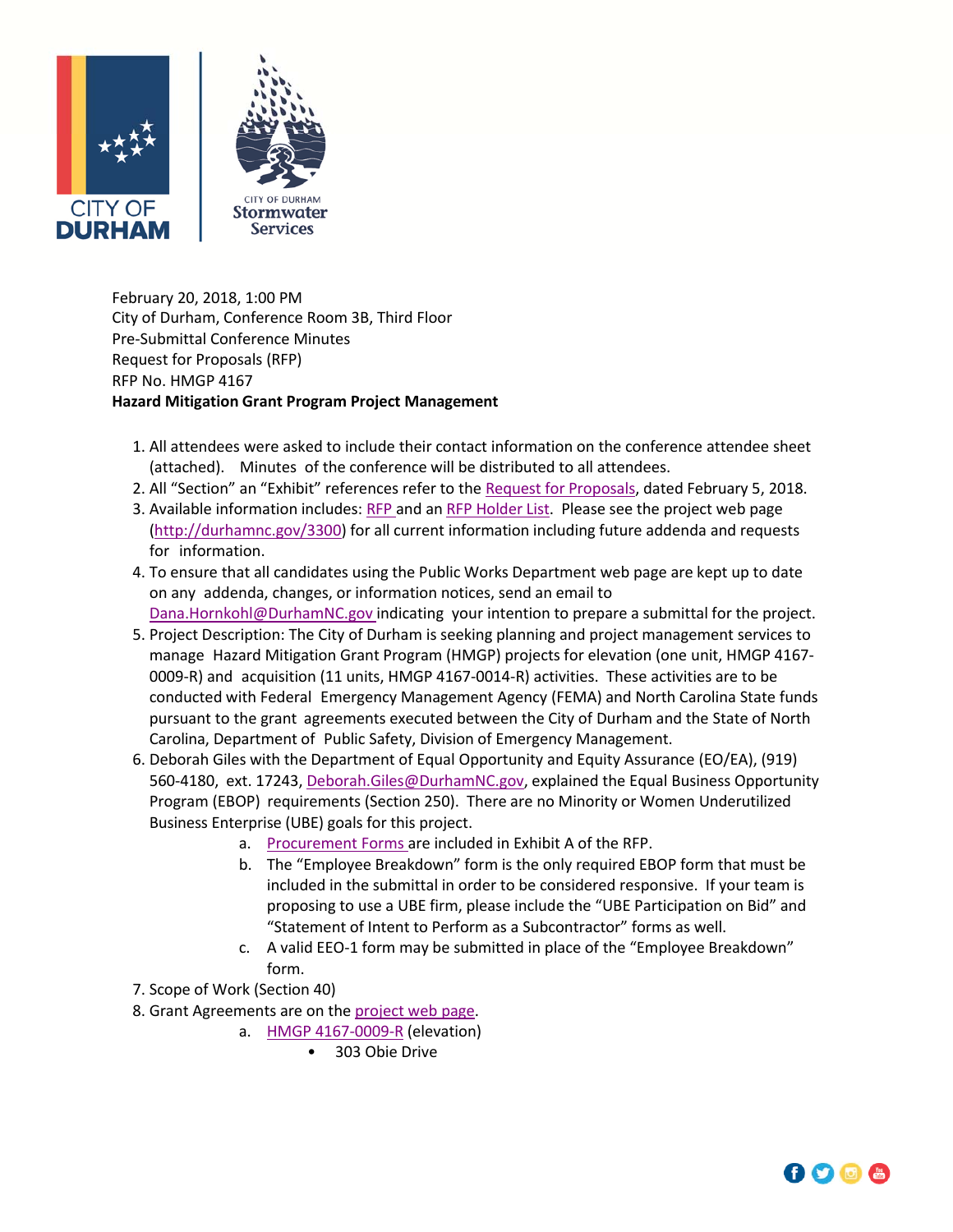- b. [HMGP](http://durhamnc.gov/DocumentCenter/View/19903) 4167‐0014‐R (acquisition)
	- 1912 Essex Road (withdrawn)
	- 1806 Albany Street
	- 4819 Rollingwood Drive
	- 2303 Cardinal Drive
	- 2302 Cardinal Drive (withdrawn)
- 9. Supplemental Agreement to HMGP 4167‐0014R (acquisition)
	- a. 2414 Acadia Street
	- b. 2418 Acadia Street
	- c. 2420 Acadia Street
	- d. 2422 Acadia Street (withdrawn)
	- e. 2424 Acadia Street
	- f. 2426 Acadia Street
- 10. Evaluation Criteria (Section 180)
- 11. Contents of the Proposal (Section 240)
	- a. Format: One bound, one electronic
- 12. Alternative Proposals (Section 290)
	- a. If your firm is not interested in performing one or more of the specific projects, you should consider submitting two separate proposals. One submittal would meet all of the requirements of the RFP. The other submittal (Alternative Proposals, Section 290) would indicate that the firm is only interested in a subset of specific projects. If it is in the City's best interest, the Alternative Proposal may be reviewed and evaluated.
- 13. Submittal deadline: March 6, 2018 at 1:00 PM, Public Works Front Desk, Third Floor, City Hall.
- 14. Submittals will be reviewed between March  $7<sup>th</sup>$  and March  $21<sup>st</sup>$ . If interviews are necessary, interviews for teams that are shortlisted will likely be scheduled for the week of March  $26<sup>th</sup>$ .
- 15. Attendee Questions/Discussions
	- a. What is the Period of Agreement for the two projects?
		- HMGP 4167‐0009‐R, March 31, 2019
		- HMGP 4167‐0014‐R, December 31, 2018
		- HMGP 4167 (overall grant), May 1 2019
		- b. Is it the City's intent to select one firm?
			- Yes

These minutes were prepared by Dana Hornkohl on February 20, 2018. Please provide comments and/or additions concerning these minutes by e-mail to **Dana.Hornkohl@DurhamNC.gov** by the close of business Monday, February 26, 2018.